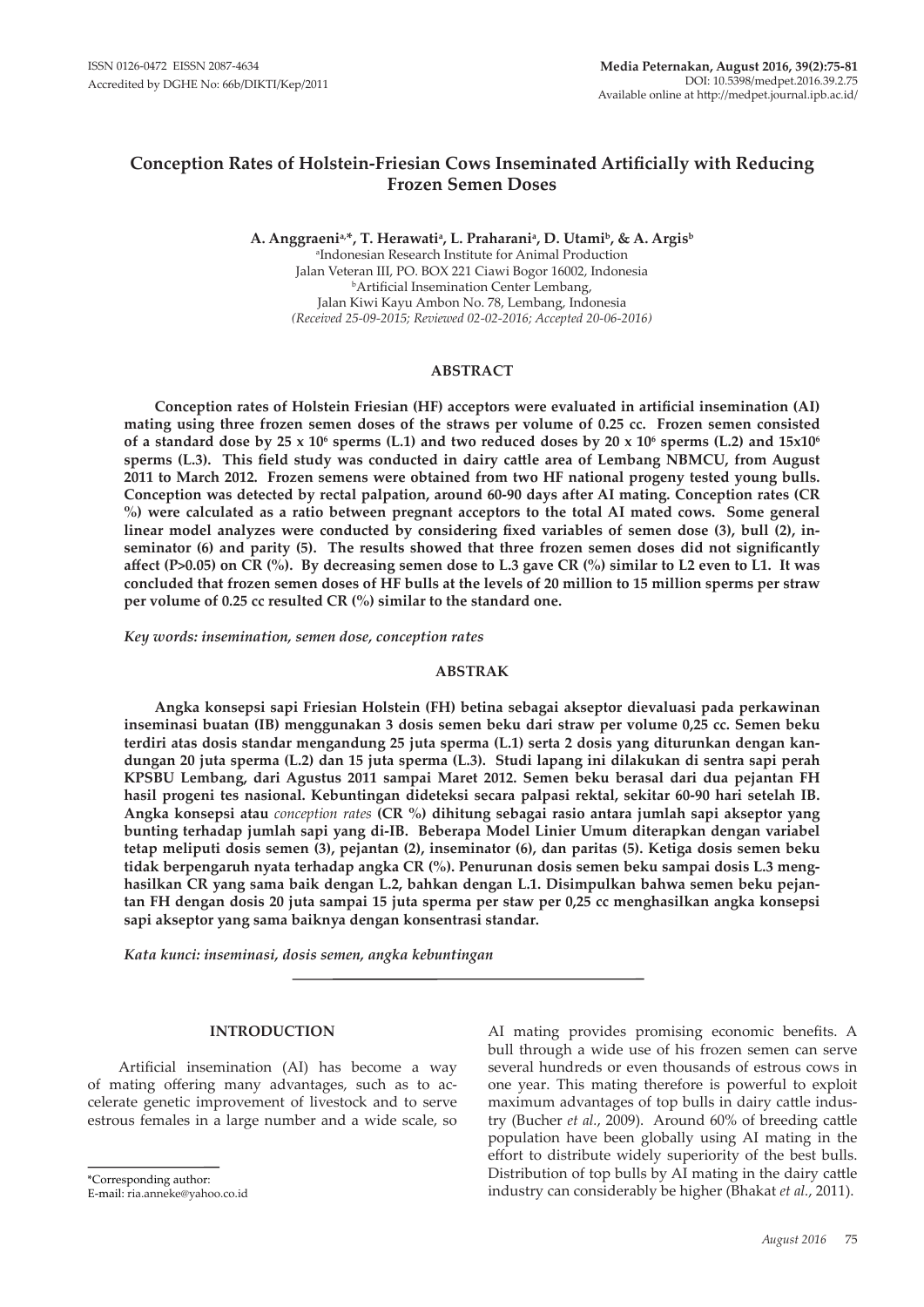In frozen semen industry, the number of spermatozoa per straw are crucial that can result in a high fertility of cows as AI acceptors (DeJarnette *et al.*, 2010). The success of AI mating using frozen semen at lower doses, from which the ability to give conception rates of acceptors similar to that of the standard dose, could maximize the use of superior bulls through the production of their straws (Andrabi *et al.*, 2006). Artificial insemination using frozen semen instead of fresh semen, however, required number of sperm per dose of insemination for achieving a good fertility of AI acceptors (Saha *et al.*, 2014). A field study in dairy cattle for the purpose of investigating the effectiveness of AI frozen semen mating at a low dose (15 million sperms) and a very low dose (2 million sperms) on straws per volume 0.25 cc was conducted by Anderson *et al.* (2004). The result showed that the previous dose of 15 million sperms was capable of achieving optimal conception rates of the acceptors, whilst the latter one of 2 million sperms failed to maintain and caused a decreasing conception rates of the acceptors.

Further developments of using frozen semen in the AI mating have been conducted, particularly in dairy cattle and beef cattle in regards to accelerate the increased specific sexed population. One of purposes for combining the use of frozen sperm with sexing technology in AI mating is for getting a faster genetic progress of breeding stocks. To determine the minimum level of sex-sorted frozen sperm dose in achieving optimal conception rates in dairy cattle and beef cattle, many studies have been done such as by Seidel & Schenk (2008), Schenk *et al*. (2009), Frijters *et al*. (2009), DeJarnette *et al.* (2010), Larson *et al*. (2010) and Sá Filho *et al.* (2010). DeJarnette *et al.* (2010), as an example, compared conception rates of Holstein cows and heifers in AI mating by 2.1x10<sup>6</sup> or 3.5x10<sup>6</sup> sex-sorted sperms. Conception rates of both of the sexed frozen semen doses were comparable. Further, some field results are seemingly prospects for improved efficiency of sex-sorting semen procedures with lower frozen semen doses for commercial application in the dairy cattle industry.

HF dairy cattle in Indonesia for their mating system are almost entirely using AI mating with frozen semen produced by National Artificial Insemination Agencies. To maintain the genetic quality of HF dairy cattle, identification of superior HF domestic bulls has been done through the National Progeny Test. Frozen semen of HF bulls produced by Lembang Artificial Insemination Agency (Lembang AIA), as one of the two National Artificial Insemination Centers, up to now has still been implementing a standard concentration of straw per volume 0.25 cc containing around 25 million sperms. Frozen semen from the National Progeny Tested bulls are targeted to be produced more efficiently. This might be realized, among others, through the production of more frozen semen straws per collection per bull. This can be realized if the number of frozen semen per straw can be produced at lower levels of concentration over the current standard, but they are still capable of giving conception rates of AI acceptors as well as to the standard one. Another important consideration is that

if optimum doses of sex-sorted frozen sperms per straw for AI mating can be determined at field in dairy cattle, so these sexed-sorted frozen semen for AI mating can be expected for getting a wider application in beef cattle and buffalo as well.

This study, therefore was conducted to obtain information on the effectiveness of using different frozen semen concentrations at the volume 0.25 cc produced by Lembang AIA in artificial insemination mating, providing two lowered frozen sperm doses  $(20 \times 10^6 \text{ sperms})$ and  $15 \times 10^6$  sperms) compared to the standard one (25 x 106 sperms) on conception rates of HF acceptors at small dairy farmers in Lembang, West Java.

#### **MATERIALS AND METHODS**

### **Location and Period**

This field research for studying three different doses of frozen semen by AI mating was conducted from August 2011 to March 2012. Research location was done in small dairy farmers, mostly raising Holstein Friesian (HF) dairy cattle under semi intensive management. These small farmers in raising HF dairy cattle were distributed in a number of locations under Lembang North Bandung Milk Collecting Unit (Lembang NBMCU), Lembang Subdistrcit, Lembang, West Java.

### **Frozen Semen**

Three different doses of frozen semen were produced by Lembang AIA by following various standard processes of collection, evaluation, dilution, processing and packaging as usually done (Lembang AIA, 2011). An artificial vagina was used to shelter fresh semen. Macroscopic examination was done for volume, color and consistency; microscopic was analyzed for mass and individual movements by microscope; and examination of concentration was conducted by spectrophotometer. Semen dilution was performed with an equilibration time of 5 h. Calculation of concentration of sperm per collection of fresh semen per bull used this formula: Number of straw= (semen volume x motility x sperm concentration) / Straw concentration

This study of three different doses of frozen semen used straws with volume 0.25 cc, consisting of Level I for a standard dose containing 25 million sperms, Level II as the first reduced sperm dose containing 20 million sperms and Level III as the second reduced sperm dose containing 15 million sperms.

#### **Bull**

Two HF bulls as participants of National Progeny Test were used as producers of frozen semen, namely Farrell (No. Code: 30 686) and Forsa (No. Code: 30 698). Both males were descendants of ancestors with high genetic potential of milk production as well as good growth, reproduction and libido.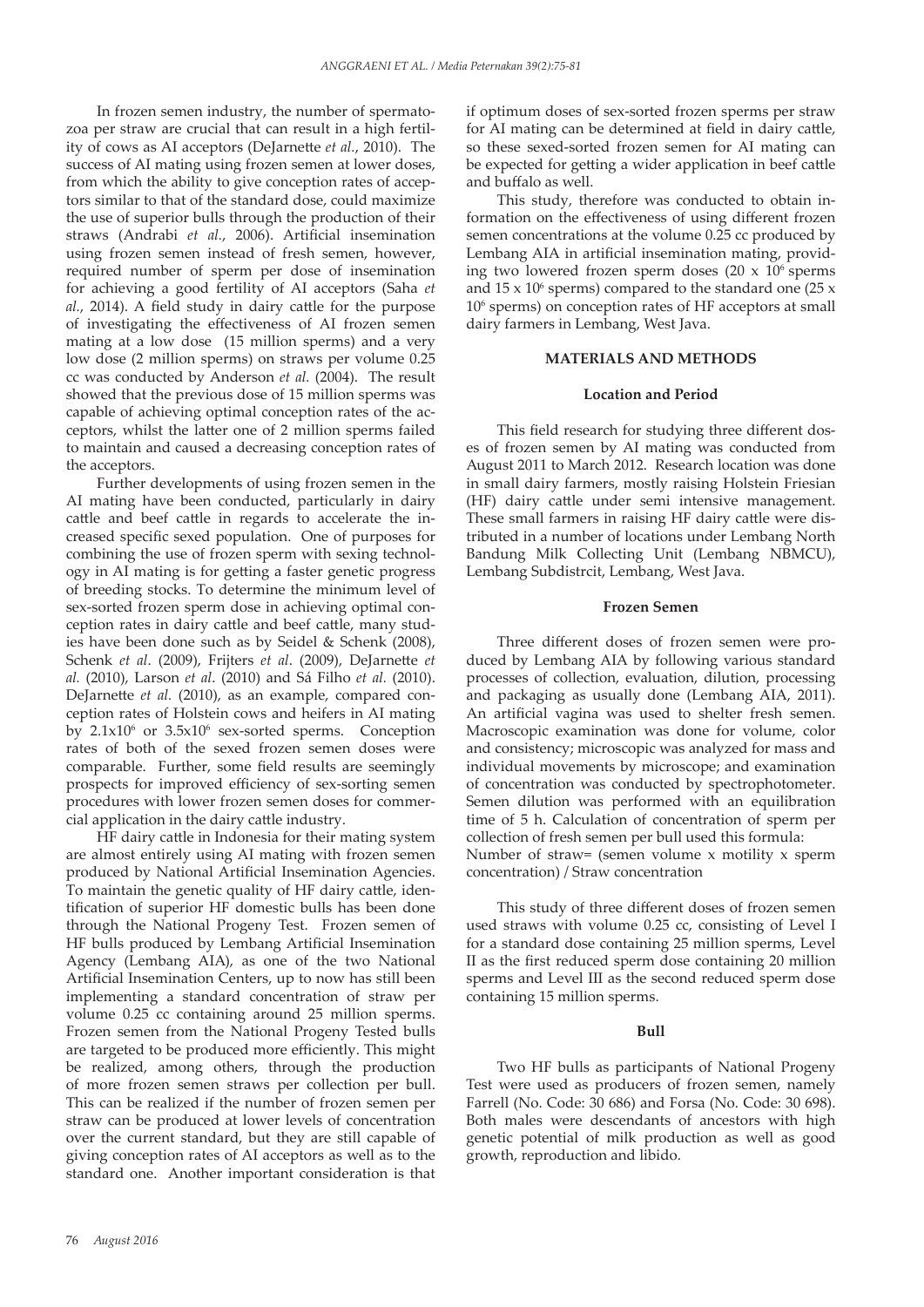### **Acceptor**

AI acceptors were HF dairy cows and heifers, with a minimal number of acceptors subjected for each combination based on classes of sperm concentration (3) and males (2) were approximately 50 animals. So that a total number of AI acceptors for all of dose and male combinations were targeted at a minimum number by around 300 heads. These cows were identified for having good body condition, normal reproductive organ and healthy, as well as clear signs of estrus at the time of estrus coming. Cows were also not in disorder reproduction and repeat breeder. These HF cows considered as candidates of AI acceptors were within 1-8 parities (556 heads). Most of them were in 1-4 parities for 517 heads (93%), while the rest were in 5-8 parities for 39 heads (7%).

#### **Inseminator**

Artificial insemination services were conducted by six inseminators having AI operating area surrounding HF dairy cattle subdistrict of Lembang NBMCU. Each inseminator was targeted of performing six combinations of treatments (frozen semen dose= 3 levels and HF bull= 2 heads) in a proportion manner. Inseminators were instructed to record code and date of each straw used. Based on the ability of conducting AI mating on HF dairy cows studied, these six inseminators were considered as inseminator with good skill as indicated by the number of HF acceptors successfully mated by AI mating using the three frozen semen doses.

#### **Pregnancy Detection**

Pregnancy was detected by rectal palpation between 60-90 d after AI mating to check the occurrence of corpus luteum (CL) at the left or the right of ovaries of individual acceptor cow. An acceptor cow was considered coming into pregnant if at any time after 21 d of AI mating it was not returned to estrus as well as corpus luteum (CL) was able to be palpated on the ovary after 60-90 days of the AI mating. Instead, a cow was considered unpregnant if signs of estrus returning about 21 d after AI mating.

#### **Variables of Observation**

Variables of observation were expressed as conception rates (CR %) as calculated by a ratio between the number of AI acceptors positively identified pregnant over the total number of AI acceptors in a determining population. As an example, to calculate conception rates of the AI mating acceptors mated by the standard frozen semen dose (L.I) from Farrell bull was obtained by dividing the number of pregnant acceptor to the total number of AI acceptors mated by the standard dose (instead of L.2 and L.3 doses) produced by Farrel bull (instead of Forsa bull).

### **Sperm Quality**

Sperm quality was examined from the motility of sperms after thawing stated as Post Thawing Motility (PTM). These three frozen sperm doses were collected for testing samplings from sperm containers at Lembang AIA, Lembang NBMCU and from thermos of inseminators in the field. Straws collected from thermos of inseminators were thawed at a right time when AI mating soon being done to estrous acceptors.

#### **Analysis of Data**

Conception rates of HF cows as AI acceptors were analyzed by General Linear Model (GLM) for classes with unbalance data. Some GLM were developed by considering one or more factors of frozen semen dose (3), bull (2), inseminator (6) and parity (5) as fixed variables. Initial GLM analysis was performed for all HF cows fulfilling the criteria as AI acceptor in this study. Results showed that all factors did not give significant effects (P>0.05) on conception rates. However, the inseminators had a very significant effect (P<0.01) on conception rates.

To determine further inseminator effect, T-test was done for conception rates among inseminators in this study. Based on this initial result, it was known that all of inseminators had good ability in performing AI mating. One inseminator, however, was identified having a very good skill indicated by achieving a high numbers of AI acceptors as well as in resulting high pregnancy rates than others. Conception rates of AI mating acceptors from all inseminators were therefore included in the analysis. While the influence of parity were considered into 5 parities (1, 2, 3, 4 and  $\geq$  5). Parity (5) was considered as a fixed variable together with other two factors of bull (2) and frozen semen dose (3).

Possible interaction between two factors were considered, so interaction between dose x bull was put into the GLM analysis. T-test was conducted to determine significant differences between the average values of conception rates (%).

### **RESULTS**

### **Acceptors by Frozen Semen Dose**

Holstein Fresian (HF) female cows as acceptors of AI mating of three frozen semen doses of  $25 \times 10^6$ ,  $20 \times$ 106 and 15 x 106 sperms and two HF bulls of Farrel and Forsa reached a total number of 680 heads. However a number of HF acceptors that fulfilled the criteria to be analyzed for conception rates of the AI acceptors using three frozen semen doses in this study were only 556 heads. The remaining 124 HF cows (18.2%) were eliminated as the acceptors. Elimination was considered for some reasons, namely due to these cows of losing code of the frozen semen dose used, returning estrus around 21 d after AI mating and being dead or sold before pregnancy examination. Another reason was due to reproductive problems such as endometritis, repeat breeder and persistent corpus luteum.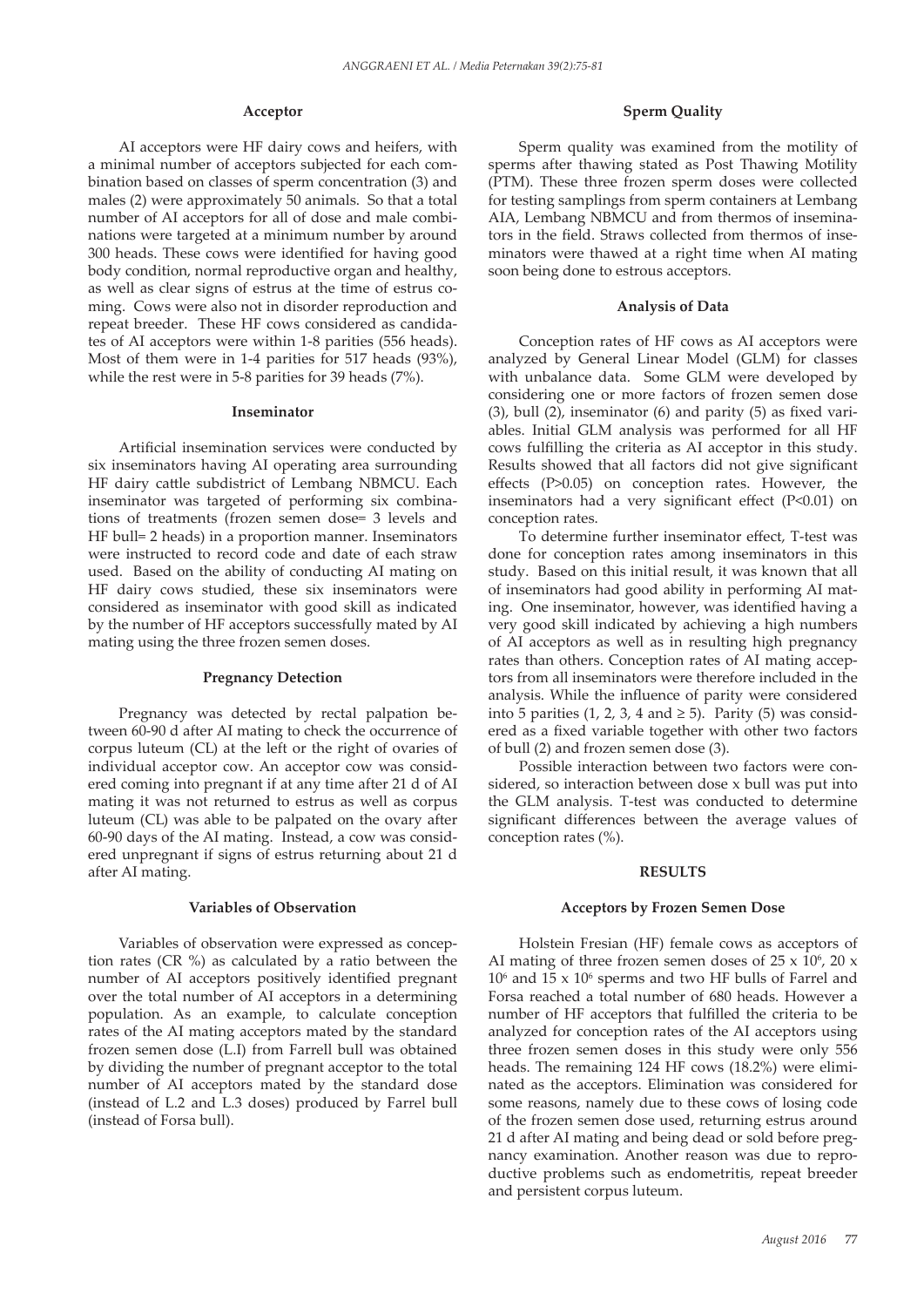#### **Acceptors by Bull**

HF acceptors inseminated by frozen semen from Farrel bull amounted for 279 heads (50.2%), while those from Forsa bull amounted for 277 heads (49.8%). A minimum number of AI acceptors for each combination of bull and frozen semen dose was targeted at least 50 heads. From this study, the total number of acceptors inseminated by frozen semen at  $25 \times 10^6$ ,  $20 \times 10^6$ , and  $15$ x 106 sperms for Farrel bull were 105 heads (18.9%), 87 heads (15.6%), and 87 heads (15.6%), respectively; while those for Forsa bull were 83 heads (14.9%), 108 heads (19.4%), and 86 heads (15.5%), respectively. Further, the total number of AI acceptors for both of these two bulls at respective frozen semen doses were successively 188 heads (33.8%), 195 heads (35.1%), and 173 heads (31.1%). This showed that the number of AI acceptors for each of dose and bull combination fulfilled the target. Similarly, the number of HF cows as AI acceptors were also proportional for three tested frozen semen doses.

### **Acceptors by Parity**

The parity or number of a cow giving birth is a condition to indicate a biological maturity of animals. As described earlier in this study, AI mating was targeted to all acceptors within 1-≥5 parities. The number of the HF cows and heifers as AI mating acceptor were in accordance to the initial target. Most acceptors were within parities of 1, 2, 3, and 4 with the respective number of AI acceptors successively 126 heads (22.7%), 156 heads (28.1%), 147 heads (26.8%), and 88 heads (15.8%). A small number of AI acceptors were within 5-8 parities namely 39 heads (7.0%). These mature cows were inseminated due to the inseminator did not carry a standard frozen semen straw at the time of estrous cycle, so those estrous cows were inseminated by reduced frozen semen doses. From initial GLM analysis, it was known that parity did not give significant effect on conception rates of AI acceptors. To know the effects of three doses of frozen semen on conception rates of the AI mating acceptors, study was conducted for all AI mating acceptors within 1-≥5 parities.

the three frozen semen doses are presented in Table 1. Performance of inseminator 1 was the best among the other five inseminators for interm of getting higher AI mating acceptors and conception rates. The total number of AI acceptors inseminated by this inseminator for those three frozen semen doses were 196 heads (35.3%) and the average of conception rates was around 81.6%- 89.6%. Whilst the other five inseminators achieved the number of AI acceptors were between 53-126 heads (9.5%-22.7%) with the conception rates between 43.9%-79.7%.

## **Variance Analysis of Conception Rates**

Conception rates (CR %) were used as variables to assess the success of AI mating of HF acceptors by using three frozen semen doses in this study. Conception rates become an appropriate indicator to determine the success rates of AI mating, compared for example to the numbers of not returning pregnant or non return rate (NR %) (Perry *et al*., 2011). This is because conception rates can be seen in a more definite success of AI acceptors being pregnant, when an individual cow gets pregnancy examination. Conception rates are directly related to the production of which determining productive life of each cow (Saha *et al*., 2014). Conception rate (CR %) was formulated as a result of the ratio between the number of pregnant acceptors to the number of all inseminated acceptors for any certain population.

Results from variance analysis of the GLM were consistent for the classified groups that only inseminator gave significant effect (P<0.05) on conception rates (%) of AI mating acceptors. By contrast, frozen semen dose, bull as well as interaction of dose with bull and of dose with inseminator were not statistically significant  $(P>0.05)$  on conception rates of the AI acceptor (Adj.  $\mathbb{R}^2$ ) models= 10.32%). As was previously described, differences in conception rates among inseminators occurred as one inseminator (Inseminator 1) had very good skill in AI mating and in gaining conception rates than the other inseminators.

### **DISCUSSION**

# **Role of Inseminator in Artificial Insemination Mating**

The number of AI mating acceptors and their conception rates conducted by six inseminators for

**Acceptors by Inseminator** 

Inseminator as an executor of AI mating is one of the key factors in determining the success of pregnancy

| Table 1. Conception rates (%) of artificial insemination mating acceptors by semen dose and inseminator |  |  |  |  |
|---------------------------------------------------------------------------------------------------------|--|--|--|--|
|                                                                                                         |  |  |  |  |

|             | Dose of frozen semen per volume 0.25 cc |                          |                    |                          |                    |                              |  |  |
|-------------|-----------------------------------------|--------------------------|--------------------|--------------------------|--------------------|------------------------------|--|--|
| Inseminator | Acceptor<br>(head)                      | $25 \times 10^6$<br>Dose | Acceptor<br>(head) | $20 \times 10^6$<br>Dose | Acceptor<br>(head) | $15 \times 10^6$<br>Dose     |  |  |
| Ins.1       | 84                                      | $81.6 \pm 4.0$           | 61                 | $86.4 \pm 3.4$           | 51                 | $89.6 \pm 3.6$ <sup>ns</sup> |  |  |
| Ins. 2      | 20                                      | $78.1 \pm 4.1$           | 19                 | $63.3 \pm 4.9$           | 23                 | $45.7 \pm 5.0$ <sup>ns</sup> |  |  |
| Ins. 3      | 49                                      | $45.0 \pm 5.3$           | 40                 | $79.7 \pm 4.1$           | 37                 | $70.7 \pm 4.9$ <sup>ns</sup> |  |  |
| Ins.4       | 33                                      | $75.2 \pm 4.5$           | 16                 | $51.4 \pm 5.1$           | 17                 | $71.6 \pm 4.6$ <sup>ns</sup> |  |  |
| Ins. 5      | 24                                      | $43.5 \pm 5.1$           | 14                 | $59.4 \pm 5.0$           | 15                 | $52.2 \pm 5.1^{\text{ns}}$   |  |  |
| Ins. 6      | 20                                      | $64.9 \pm 5.2$           | 17                 | $51.0 \pm 5.0$           | 18                 | $67.9 \pm 4.8$ <sup>ns</sup> |  |  |

Note : ns showed average values at the same row were not statistically significant (P>0.05)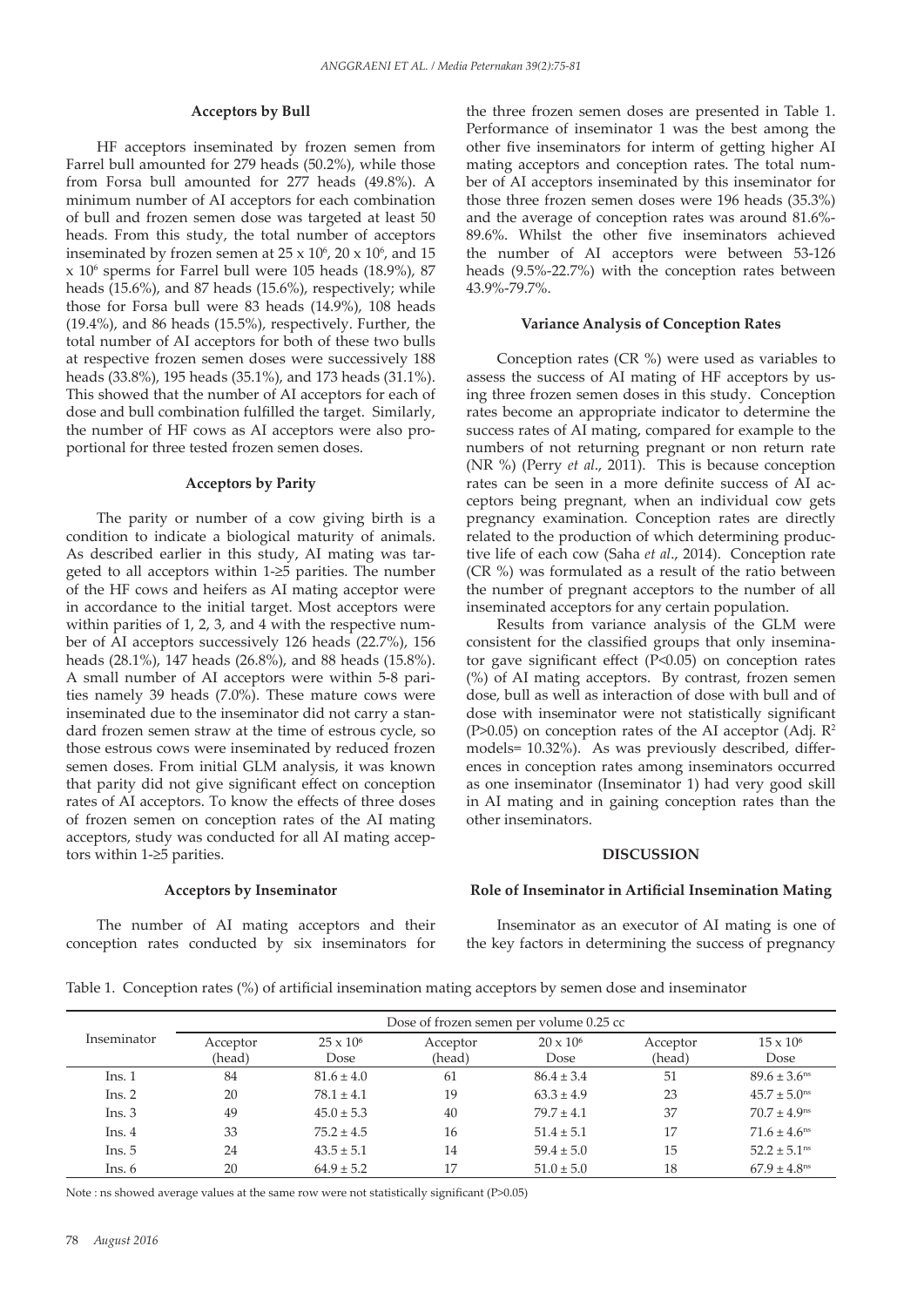rates of AI acceptors. The number of HF acceptors inseminated among individual inseminator varied. Initial analysis of General Linear Model (GLM) considering the fixed factors of doses of frozen semen (3), bull (2), inseminator (6) and parity (5) proved that inseminators gave a very significant effect (P<0.01) on the pregnancy rates of AI acceptors (Total R-Sq= 6.58%). Inseminator 1 was identified for having a very good AI mating skill compared to those other five inseminators as indicated either by high number of AI mating acceptors or by high pregnancy rate (Table 1). However, the number of AI acceptors and conception rates achieved by this inseminator were proportional for each of those three frozen semen doses.

Previous examination on the effects of inseminator for AI success as reported by Sarder (2006) showed working experiences of an inseminator gave a significant impact on conception rates of AI acceptors. Inseminator categorized as a professional inseminator with good ability and experiences had a better AI success rates than the other less skill and experiences inseminators. Inseminator was identified as one factor that could give effect to on conception rates of the AI acceptors beside the other factors such as farm management, lambing period, lambing interval and peak milk production (Buckley *et al.*, 2004). Inseminator with a good experience and skill leads to a good guarantee for a successful AI mating beside of quality of frozen semen, right time of insemination and health status of acceptors (Drost, 2007). Variation on the performances among inseminators to make acceptors becoming pregnant were directly influenced by their skill and experiences. The more skill and the longer experiences of inseminator increased fertility rates of acceptors being successfully pregnant (Herawati *et al.*, 2012).

#### **Quality Test of Frozen Semen**

Proper assessment of post thawing sperm quality is an important aspect to achieve a high success rate of AI mating, since it can provide insights upon fertilizing capacity of cryopreserved spermatozoa (Januškauskas & Žilinskas, 2002). Many processes of frozen semen since dilution, chilling, freezing, storage, transportation and thawing for AI mating could affect the viability and fertilization capacity of spermatozoa (Saha *et al.*, 2014; Muiño *et al.*, 2015). According to Arifiantini *et al.* (2005) the success of using frozen semen to AI mating could be seen from the values of recovery rate (RR), as the expression of the number of spermatozoa successfully recovered from the freezing process and the number of survival spermatozoa *in vitro* after thawing that was called longevity.

To check the feasibility of frozen semen quality after thawing was conducted by collecting sampling tests of straws of the three different frozen semen doses storaged at Lembang AIA, AI containers at Lembang NBMCU and AI thermos of inseminator in the field. Quality test of frozen semen was evaluated through the thawing process by following a standard procedure (Lembang AIA, 2011). Shrivatava (2013) suggested that frozen-thawed semen may be safely used for artificial insemination up to 15 min by keeping frozen-thawed semen straw either at  $4 \,^{\circ}\text{C}$  or at warm water at 30  $^{\circ}\text{C}$  after thawing of frozen semen at  $37^{\circ}$ C for  $30$  s.

Based on the provisions of National Standardization Agency of Indonesia (BSN, 2008) of the quality requirements in producing frozen semen among others are to be unpermitted of containing microorganisms in causing infectious diseases, spermatozoa motility at least 40 % and degree of movement of individual spermatozoa at least 2 at the time of frozen semen thawed. Results from this study generally showed that after thawing frozen semen in container storage at Lembang AIA had an excellent quality of sperms and very feasible for AI mating. Results of thawing frozen semen from Forsa bull and Farrell bull at each sperm dose  $(25 \times 10^6)$ ,  $20 \times 10^6$ , and  $15 \times 10^6$  sperms) showed the movement of individual spermatozoa at the scores between 2-3 and PTM between 40-45. Similarly, the results of thawing frozen semen from a container at Lembang NBMCU for each treatment and bull showed individual sperm motility at the scores between 2-3 and PTM between 40-45.

Sampling test moreover were extended at field conditions providing in the villages of Cibodas (Forsa bull), Pojok (Farrel and Forsa bulls) and Pasar Kemis (Forsa bull). The test results also gave sperm quality after thawing similar to the previous tests at Lembang AIA and Lembang NBMCU. Individual spermatozoa movement was on the score of 2-3 and PTM between 40-45. All of these results showed an indication of good handling processes were conducted for three different frozen semen doses of straws along phases of distributions and storages. One crucial factor in affecting the storage of frozen semen straws is the availability of sufficient liquid  $N_2$  in a container. A study in central dairy cows in Pakistan proved without the addition of liquid  $N_2$  at 2 liter capacity in stored frozen semen containers resulted deterioration of sperm motility after 10-d storage times (Das *et al.*, 2002). Thus the availability of liquid  $N_2$  had to be guaranted properly along the process of distributions and storages of three frozen semen doses in this study.

Microscopic examination of cattle in Poland found spermatozoa with normal morphology by 50% from where those progressive movements by 80% did not lead to morphological changes (Barszcz *et al.*, 2012). According to López-Gatius (2012) at field conditions, post thawing of frozen semen gave good results for AI mating in exotic beef cattle by the achievement of average motility by 38.0±2.74%, proportion of life semen by 45.2±9.86% and abnormal semen by 6.0±2.83%.

## **Conception Rates of Artificial Insemination Mating Acceptors**

Study of the effectiveness of the AI mating based on the treatments on reducing doses of frozen semen per 0.25 cc volume for the AI mating acceptors is presented in Table 2. All of three straws containing frozen sperm doses of  $25 \times 10^6$ ,  $20 \times 10^6$ , and  $15 \times 10^6$  sperms did not statistically give significant effects on conception rates of HF cows as the AI mating acceptors. By decreasing frozen semen concentration up to  $20 \times 10^6$  sperms per 0.25 mL straws resulted conception rates of the accep-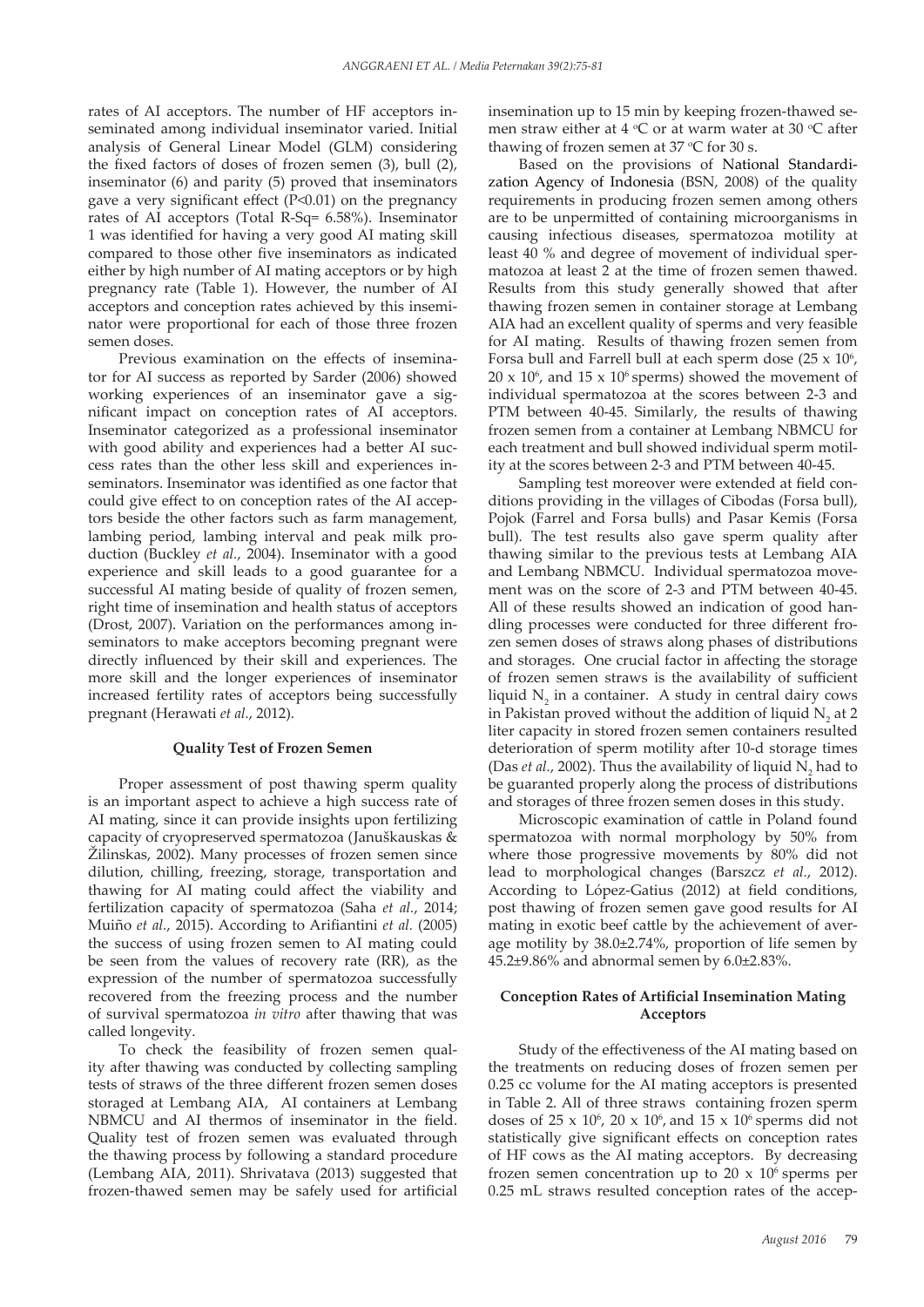|        | Dose of frozen semen per volume 0.25 cc |                              |                    |                              |                    |                              |  |  |
|--------|-----------------------------------------|------------------------------|--------------------|------------------------------|--------------------|------------------------------|--|--|
| Bull   | Acceptor<br>(head)                      | $25 \times 10^6$<br>Dose     | Acceptor<br>(head) | $20 \times 10^6$<br>Dose     | Acceptor<br>(head) | $15 \times 10^6$<br>Dose     |  |  |
| Farrel | 105                                     | $60.0 \pm 5.4^{\text{ns}}$   | 87                 | $62.1 \pm 4.8$ <sup>ns</sup> | 87                 | $71.3 \pm 5.2$ <sup>ns</sup> |  |  |
| Forsa  | 83                                      | $69.4 \pm 5.8$ <sup>ns</sup> | 108                | $68.3 \pm 4.6$ <sup>ns</sup> | 86                 | $61.2 \pm 6.0$ <sup>ns</sup> |  |  |
| Total  | 188                                     | $64.7 \pm 4.5$ <sup>ns</sup> | 195                | $65.2 \pm 3.4$ <sup>ns</sup> | 173                | $66.3 \pm 4.3$ <sup>ns</sup> |  |  |

Table 2. Conception rates (%) of artificial insemination mating acceptors by semen dose

Note : ns showed average values at the same row were not statistically significant (P>0.05).

tors as well as to the standard frozen semen. A further declining of sperm concentration to  $15 \times 10^6$  sperms per straw was still capable of maintaining conception rate similar to the previous sperm concentration, even it was still able to maintain CR similar to the standard dose of 25 million sperms.

Further investigation on conception rates of HF acceptors by considering individual bull proved also that by decreasing concentration of the standard frozen semen dose to two reduced doses of 20  $\times$  10<sup>6</sup> sperms and  $15 \times 10^6$  sperms did not give significant effects on conception rates of these AI acceptors. Conception rates of the AI acceptors as the joining of these two bulls also gave consistent results, from which by reducing frozen semen doses up to the two lower levels provided similar conception rates to the standard one. Conception rates of the AI acceptors for semen doses of  $25 \times 10^6$ ,  $20 \times 10^6$ , and 15 x 106 sperms were 64.7±4.5%, 65.2±4.6%, and 66.3±4.3%, respectively.

In relation to these results, Saha *et al.* (2014) reported that the genetic composition of bulls as frozen semen producers gave no significant effect on conception rates, namely in the range of 50.0%-77.8%. Based on these results, it could be stated that AI mating by reducing doses of frozen semen up to a lowered level containing 15 million sperm per 0.25 cc could maintain conception rates of the AI acceptors as well as by using frozen semen at the standard dose. This was applicable for all ages of the AI mating acceptors.

### **CONCLUSION**

Conception rates of HF acceptors by frozen-semen AI mating using the two reducing sperm doses  $(20 \times 10^6)$ and  $15 \times 10^6$  sperms) gave similar success rates to the standard one ( $25 \times 10^6$  sperms) per 0.25 cc.

### **ACKNOWLEDGEMENT**

The deepest appreciation was addressed to Prof. (R). Dr. Kusuma Diwyanto, MSc. for his great idea and support for this research, Drh. Meidaswar, MSc. as Head of Lembang AIA and staffs for their funding and AI facilities, also Drs. Dedi Setiadi as Director and Drh. Ramdhan as Secretary of KPSBU Lembang for good collaboration and coordination for this AI field research in Lembang District, West Java.

# **REFERENCES**

- **Anderson, M., J. Taponen, E. Koskinen, & M. Dahlbom.** 2004. Effect of insemination with doses of 2 or 15 million frozenthawed spermatozoa and semen deposition site on pregnancy rate in dairy cows. Theriogenology 61: 1583-1588. http://dx.doi.org/10.1016/j.theriogenology.2003.09.006
- **Andrabi, S., M. H., M. Siddique, N. Ullah, & A. Khan.** 2006. Effect of reducing sperm numbers per insemination dose on fertility of cryopreserved buffalo bull semen. Pakistan Vet. J.. 2006. 26: 17-19.
- **Arifiantini, R. I., B. Purwantara, & M. Riyadhi.** 2010. Occurence of sperm abnormality of beef cattle at several Artificial Insemination Centers in Indonesia. Anim. Prod. 12: 44-49.
- **[BSN] National Standardization Agency of Indonesia (in Indonesian: Badan Standardisasi Nasional).** 2008. Semen Beku -Bagian 1: Sapi. SNI 4869.1:2008. http://sisni.bsn. go.id/index.php?/sni\_main/sni/detail\_sni/7026. Diakses tanggal 12 Desember 2013.
- **Barszcz, K., D. Wiesetek, M. Wąsowicz, & M. Kupczyńska.** 2012. Bull semen collection and analysis for artificial insemination. J. Agr. Sci. 4: 1-10.
- **Bhakat, M., T. K. Mohanty, V. S. Raina, A. K. Gupta, & H. M. Khan.** 2011. Frozen semen production performance of murrah buffalo bulls. Buffalo Bulletin 30: 157-162.
- **Bucher, A., R. Kasimanickam, J. B. Hall, J. M. Dejarnette, W. D. Whittier, W. Kähn, & Z. Xu Z.** 2009. Fixed-time AI pregnancy rate following insemination with frozen- thawed or fresh-extended semen in progesteronesupplemented CO-Synch protocol in beef cows. Theriogenology 71: 1180-1185. http://dx.doi.org/10.1016/j.theriogenology.2008.12.009
- **Buckley, F., J. Mee, K. O'sullivan, R. Evans, D. Berry, & Patdillon.** 2004. Insemination factors affecting the conception rate in seasonal calving Holstein-Friesian cows. Reprod. Nutr.Dev. 43: 543–555.
- **Das. B. C., S. Habib, M. Chowdhury, M. I. Hossain, & M. H. Islam.** 2002. Qualitative changes of frozen bull smeen under field conditions in Bangladesh. Pakistan J. Biological Sci. 5: 481-483. http://dx.doi.org/10.3923/pjbs.2002.481.483
- **DeJarnette, J. M., C. R. McCleary, M. A. Leach, J. F. Moreno, R. L. Nebel, & C. E. Marshall.** 2010. Effects of 2.1 and 3.5 × 106 sex-sorted sperm dosages on conception rates of Holstein cows and heifers. J. Dairy Sci. 93: 4079-4085. http:// dx.doi.org/10.3168/jds.2010-3181
- **Drost, M.** 2007. Bubaline versus bovine reproduction. Theriogenology 68: 447-449. http://dx.doi.org/10.1016/j.theriogenology.2007.04.012
- **Frijters, A. C. J., E. Mullaart, R. M. G. Roelofs, R. P. van Hoorne, J. F. Moreno, O. Moreno, & J. S. Merton.** 2009. What affects fertility of sexed bull semen more, low sperm dosage or the sorting process?. Theriogenology 71:64-67. http://dx.doi.org/10.1016/j.theriogenology.2008.09.025
- **Herawati, T., A. Anggraeni, L. Praharani, D. Utami, & A. Argiris**. 2012. Peran inseminator dalam keberhasilan inseminasi buatan pada sapi perah inseminator role in the suc-